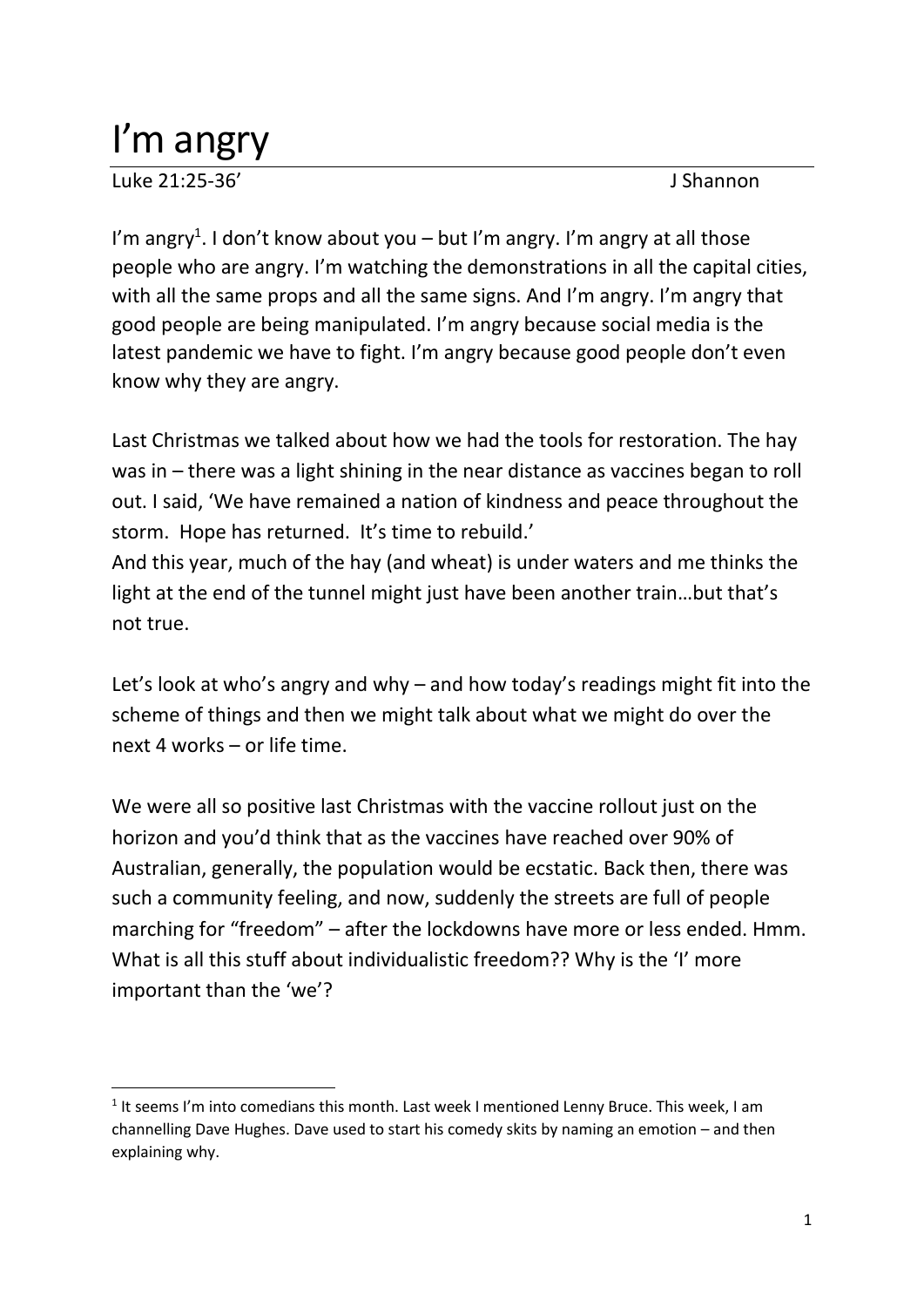Many of you attended the grief workshop where we described 7 different kinds of grief. (Good grief! that's a lot of grief) We all know the difference between feeling sad because our goldfish died and the deep grief when we lose someone. The one grief we didn't have time to truly explore was ambiguous grief. And sadly, that is the one that needs the most examining right now.

Ambiguous grief is grief that can't be identified to a specific source. It is a bit like a fungus. Young people are feeling enormous grief and do not know what to do with it. There is the grief of all the things they *didn't* do – don't ask them to name them, they can't. It just feels like they missed out. Fear of missing out is one of the primary motivating factors for humans between the ages of 2 and 30. Almost all our advertising is built on that. Black Friday hammered us with the idea that we would miss out if we didn't buy, NOW!

Then there is a pile of things they *know* they didn't do:

- Chat up that girl in chemistry class
- Go to a friend/sister/brother's wedding
- Many were excited about leaving home for Uni, new friends, freedom…– not studying on line in their old bedroom.

You can't get back these things.

There was also a bucket load of what felt like missed opportunities

And then waves of COVID infections pulverised anticipation –hope? soon, doors are opening,

no they're not,

a little freedom, yea! Then snatched away. Prisoners of war are tortured with hope and anticipation and eventually they break down.

Add this to background angst – the media telling a generation they'll never be able to afford a home and the Glasgow climate change debacle – just as the world starts to open – it all looks – well, not worth  $it^2$ 

 $2$  Holland, Belgium and Austria – all in lockdown again.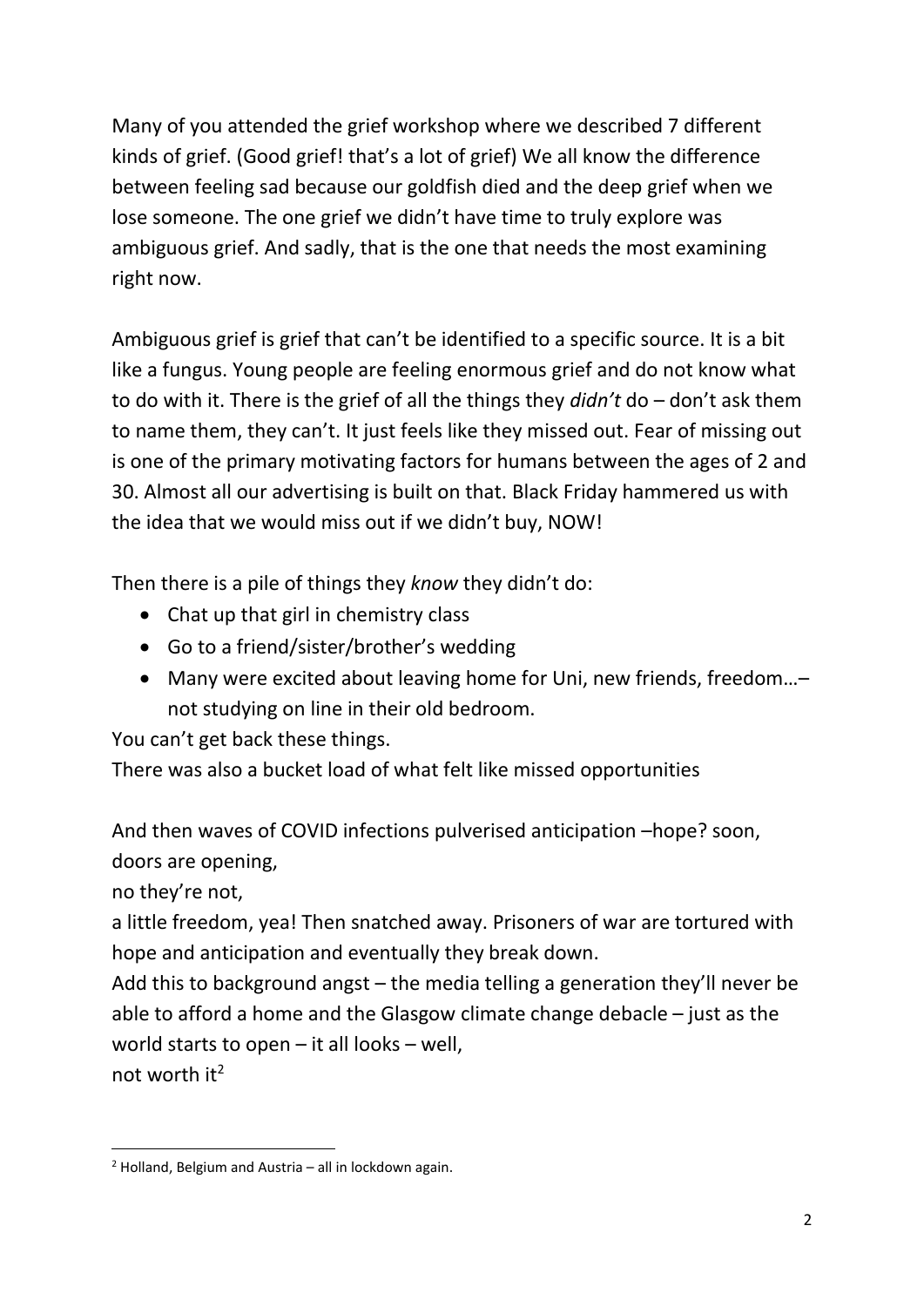No one can understand another person's grief. We don't have any rituals to recognise what these people (and us) have lost.

The most common response to grief – is anger. Because in grief you feel powerless and inert. In anger, you are motivated and alive. These demonstrations are not about vaccines – they are about feeling powerless. People desperately want some control in a world that doesn't feel controllable. And ironically, their battle for 'individual freedom' makes them feel part of something – a collective. It is a mud puddle where everyone hurts just like you do – and one might think, 'these are my people!'

Once we had a sense of identity, an Australian mindset which thankfully, was somewhat cynical. We were an island a long, long way from anywhere except NZ. But social media is so pervasive, there are no borders. Kids all over the world wear the same clothes, make the same gestures and use universal Emojis to obliterates the need for language and grammar. They have no boundaries and cannot tell the difference between incidents across the world or down the street; one government or another. Did you notice the placards and props you saw in Melbourne demonstrations were the *exact* same that the crowd are carried in NY? One Melbournian even carried a handwritten sign saying he wanted his  $14^{\text{th}}$  amendment rights back! (we don't have a  $14^{\text{th}}$ amendment).

Long ago, Australians chose a collective freedom. We wear seatbelts<sup>3</sup>. We don't litter. It is a freedom that allows us to walk to school or the supermarket and know we won't be shot. We are free to mix with each other again because we cared enough for one another to get vaccinated.

The threats and the demands are uncivilised and contrary to how we see our society. And there will always be Politicians who are quick to try and harness the disaffection and anger. Divided society is rewarding to them in voting preferences.

Outsourcing to minor political players will not be the answer – but it is certainly attractive to hand it over to someone else to solve the 'problem'. The problem of 'freedom'.

<sup>&</sup>lt;sup>3</sup> My Chinese students you to ask me why a free country had so many rules.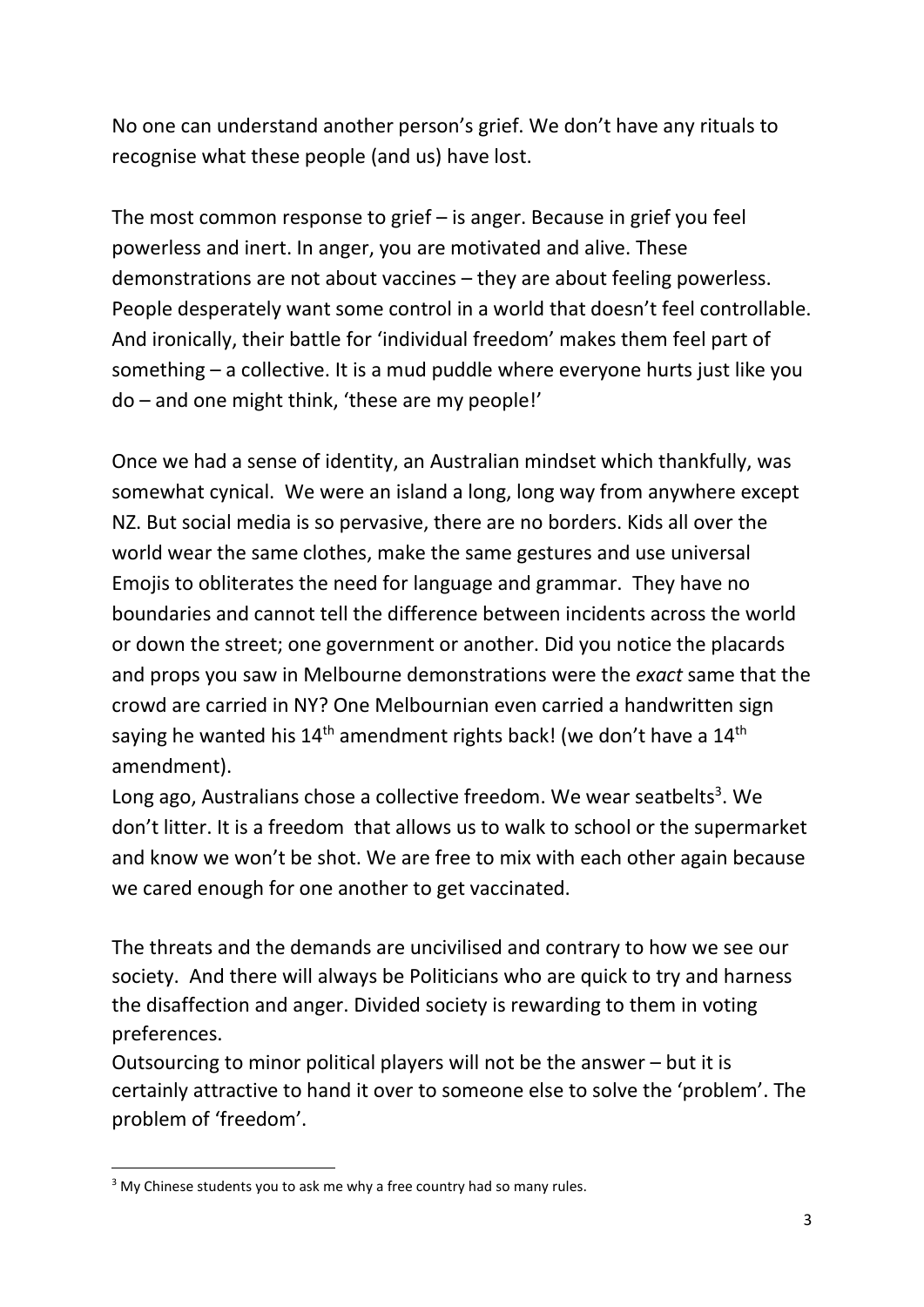Quick – let's look at the readings!

Nations will be confused by the roaring of the sea…people will faint with fear and foreboding of what's coming upon the world… and so Luke tells us of the coming of 'the son of man'. Sure feels like the time is ripe.

Now here's the thing, Jesus did not come to save the world – he came to save you!

**<sup>28</sup>**Now when these things begin to take place, stand up and raise your heads, because **your** redemption is drawing near.

We were told when we were young to 'hand it over to Jesus' but I don't think it meant 'wait for someone else to do it'. Handballing it to Jesus isn't the answer. Jesus came to remind you that the God's realm is bigger than us – that the kingdom of God can be in this mess and to give you the power and faith to save the world. One act of kindness at a time.

Let us be grown up enough to name grief as grief. We have suffered. Hold His hand for strength and he will weep for what you've lost – and you can too. Then embrace the precious child that is anticipation. Just as new parents are terrified and infatuated – embrace this fragile child.

We know that our anticipation for a new beginning; an end to this chaos is fraught with disappointments. 'Be on guard so that your hearts are not weighed down with dissipation (and drunkenness) and the worries of this life, … **35** ' Knowing all this, we still need to stand up.

"God came for mornings such as this, with the same haggard face, with the same questions, with the same anger, with the same sense of loss and hopelessness, but with deep wells of grace from which we can drink, with compassion which will never end, with comforting arms which will not grow weary, with hope which stretches from everlasting to everlasting."<sup>4</sup> (Tom Shuman)

Liberation comes in finding a place for inner hope and healing within the contradictions and questions of living this life, in this world. Liberation is in

<sup>4</sup> Tom Shuman – For Mornings such as these, Advent Call, WildGoose publishing